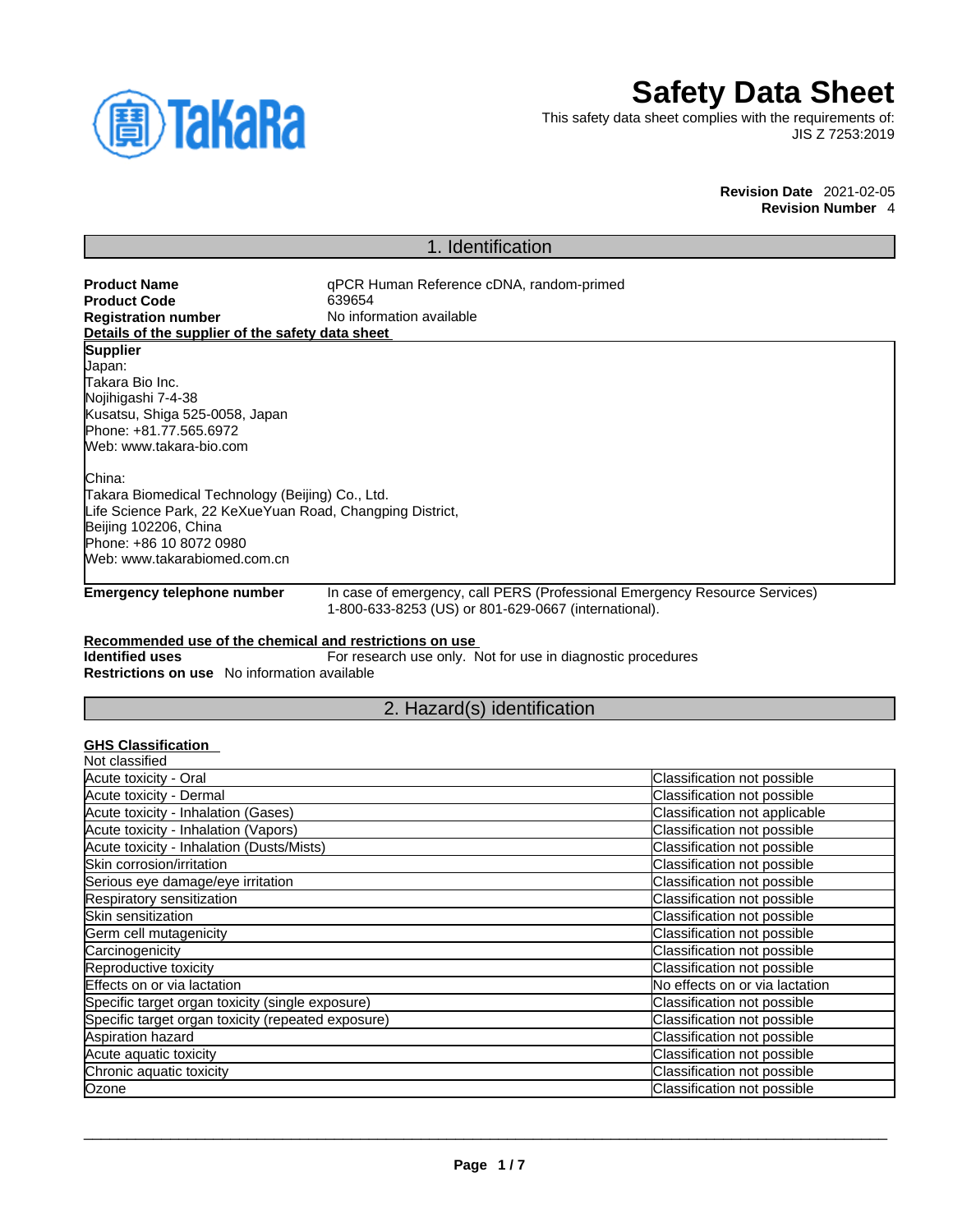# **GHS label elements**

**Hazard Statements**  Not classified

**Prevention** • Not applicable

**Response** • Not applicable

**Storage** • Not applicable **Disposal** • Not applicable

**Other hazards** 

No information available.

| 3. Composition/information on ingredients                                                      |                                                                 |  |
|------------------------------------------------------------------------------------------------|-----------------------------------------------------------------|--|
| Pure substance/mixture                                                                         | Mixture                                                         |  |
| <b>Pollutant Release and Transfer Registry (PRTR)</b><br>Not applicable                        |                                                                 |  |
| <b>Industrial Safety and Health Law</b><br><b>ISHL Notifiable Substances</b><br>Not applicable |                                                                 |  |
| Not applicable                                                                                 | Harmful Substances Whose Names Are to be Indicated on the Label |  |
| <b>Poisonous and Deleterious Substances Control Law</b>                                        |                                                                 |  |

Not applicable

# 4. First-aid measures

| In case of inhalation                                 | Remove to fresh air.                                                                                                    |
|-------------------------------------------------------|-------------------------------------------------------------------------------------------------------------------------|
| In case of skin contact                               | Wash skin with soap and water.                                                                                          |
| In case of eye contact                                | Rinse thoroughly with plenty of water for at least 15 minutes, lifting lower and upper eyelids.<br>Consult a physician. |
| In case of ingestion                                  | Clean mouth with water and drink afterwards plenty of water.                                                            |
| Most important symptoms/effects,<br>acute and delayed | No information available.                                                                                               |
|                                                       |                                                                                                                         |

**Note to physicians** Treat symptomatically.

# 5. Fire-fighting measures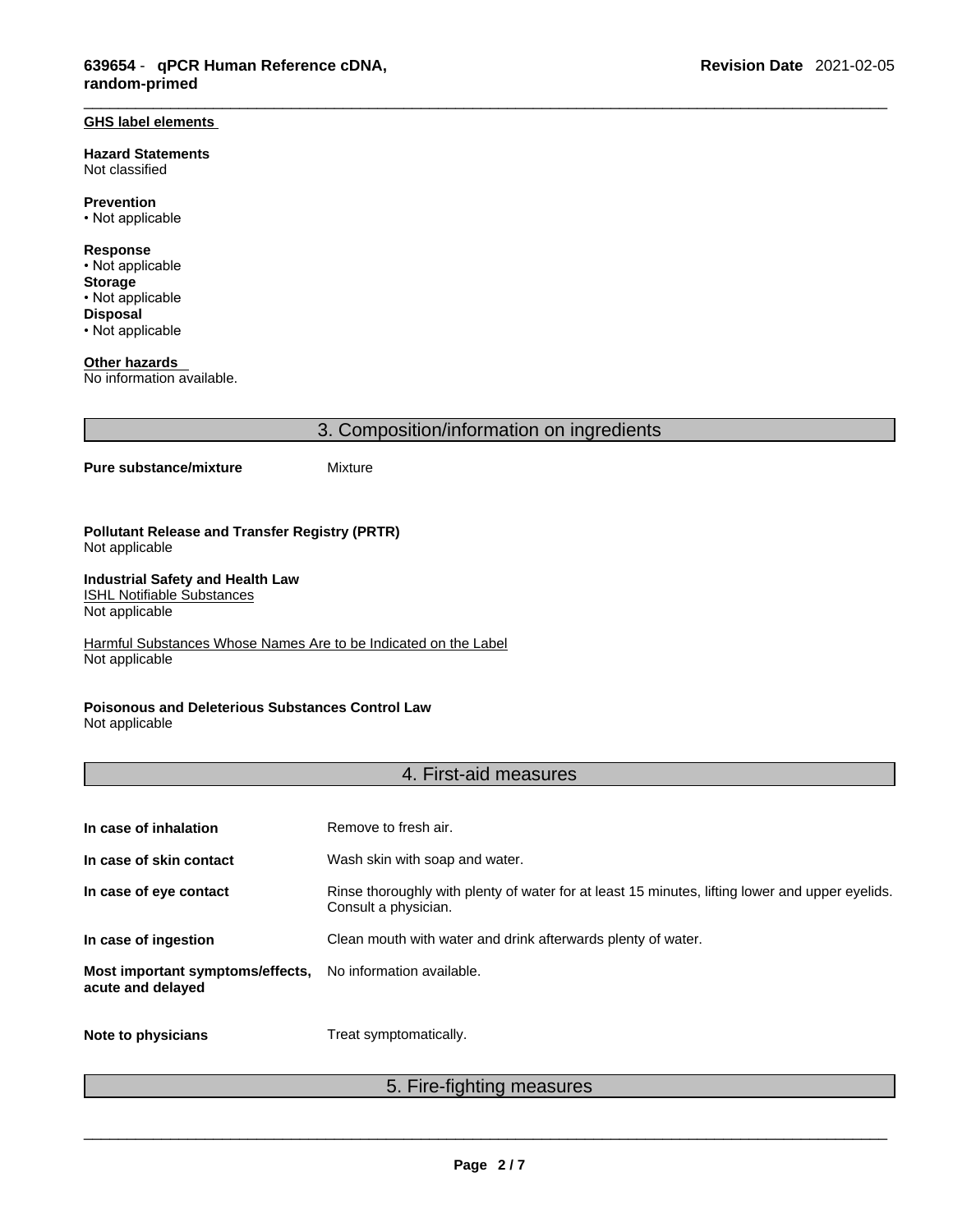## \_\_\_\_\_\_\_\_\_\_\_\_\_\_\_\_\_\_\_\_\_\_\_\_\_\_\_\_\_\_\_\_\_\_\_\_\_\_\_\_\_\_\_\_\_\_\_\_\_\_\_\_\_\_\_\_\_\_\_\_\_\_\_\_\_\_\_\_\_\_\_\_\_\_\_\_\_\_\_\_\_\_\_\_\_\_\_\_\_\_\_\_\_ **639654** - **qPCR Human Reference cDNA, random-primed**

| <b>Suitable Extinguishing Media</b>                                       | Use extinguishing measures that are appropriate to local circumstances and the<br>surrounding environment.                            |  |
|---------------------------------------------------------------------------|---------------------------------------------------------------------------------------------------------------------------------------|--|
| Unsuitable extinguishing media                                            | Do not scatter spilled material with high pressure water streams.                                                                     |  |
| Specific hazards arising from the<br>chemical                             | No information available.                                                                                                             |  |
| <b>Special Extinguishing Media</b><br><b>Large Fire</b>                   | Cool drums with water spray.<br>CAUTION: Use of water spray when fighting fire may be inefficient.                                    |  |
| Special protective equipment and<br>precautions for fire-fighters         | Firefighters should wear self-contained breathing apparatus and full firefighting turnout<br>gear. Use personal protection equipment. |  |
|                                                                           | 6. Accidental release measures                                                                                                        |  |
| Personal precautions, protective<br>equipment and emergency<br>procedures | Ensure adequate ventilation.                                                                                                          |  |
| For emergency responders                                                  | Use personal protection recommended in Section 8.                                                                                     |  |
| <b>Environmental precautions</b>                                          | See Section 12 for additional Ecological Information.                                                                                 |  |
| <b>Methods for containment</b>                                            | Prevent further leakage or spillage if safe to do so.                                                                                 |  |

**Methods for cleaning up** Pick up and transfer to properly labeled containers.

|  | Prevention of secondary hazards Clean contaminated objects and areas thoroughly observing environmental regulations. |  |
|--|----------------------------------------------------------------------------------------------------------------------|--|
|--|----------------------------------------------------------------------------------------------------------------------|--|

# **7. Handling and storage and storage and storage and storage and storage and storage and storage and storage and storage and storage and storage and storage and storage and storage and storage and storage and storage and s**

| <b>Handling</b>           |                                                                          |
|---------------------------|--------------------------------------------------------------------------|
| Advice on safe handling   | Handle in accordance with good industrial hygiene and safety practice.   |
| <b>Storage</b>            |                                                                          |
| <b>Storage Conditions</b> | Keep containers tightly closed in a dry, cool and well-ventilated place. |

|                                                                                | 8. Exposure controls/personal protection                                                                                                                                               |
|--------------------------------------------------------------------------------|----------------------------------------------------------------------------------------------------------------------------------------------------------------------------------------|
| <b>Engineering controls</b>                                                    | Showers<br>Eyewash stations                                                                                                                                                            |
| <b>Exposure guidelines</b>                                                     | Ventilation systems.<br>This product, as supplied, does not contain any hazardous materials with occupational<br>exposure limits established by the region specific regulatory bodies. |
| <b>Biological occupational exposure</b><br>limits                              | This product, as supplied, does not contain any hazardous materials with biological limits<br>established by the region specific regulatory bodies                                     |
| <b>Environmental exposure controls</b><br><b>Personal Protective Equipment</b> | No information available.                                                                                                                                                              |
| <b>Respiratory protection</b>                                                  | No protective equipment is needed under normal use conditions. If exposure limits are<br>exceeded or irritation is experienced, ventilation and evacuation may be required.            |
| <b>Eye/face protection</b><br>Skin and body protection                         | No special protective equipment required.<br>No special protective equipment required.                                                                                                 |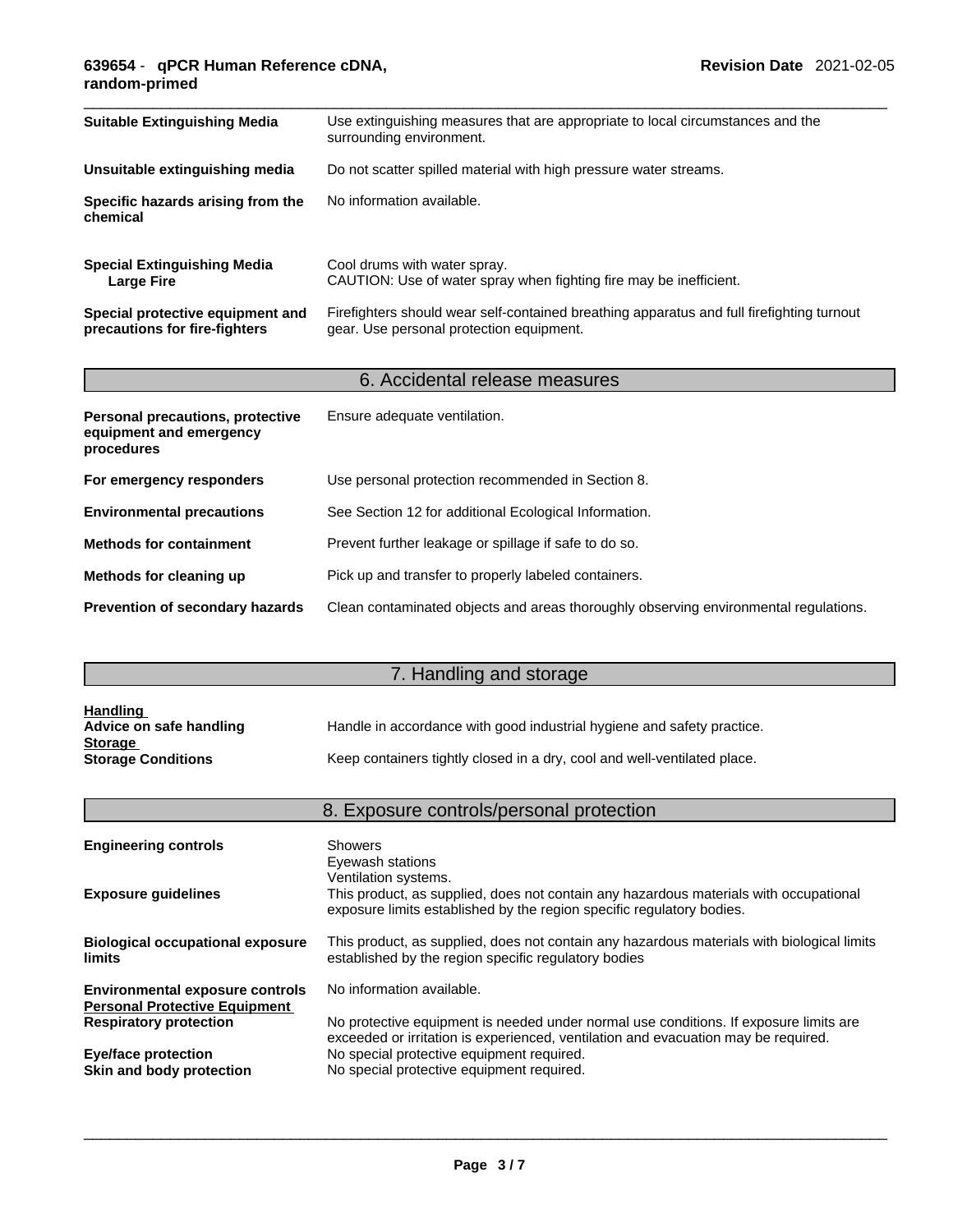# 9. Physical and chemical properties

| Information on basic physical and chemical properties                                                                                                                                                                               |                                                                                                                                            |                                                                                                                                          |  |
|-------------------------------------------------------------------------------------------------------------------------------------------------------------------------------------------------------------------------------------|--------------------------------------------------------------------------------------------------------------------------------------------|------------------------------------------------------------------------------------------------------------------------------------------|--|
| <b>Appearance</b><br><b>Physical state</b><br>Color<br>Odor<br><b>Odor Threshold</b>                                                                                                                                                | Clear, colorless<br>Liquid<br>Clear<br>Odorless<br>No information available                                                                |                                                                                                                                          |  |
| <b>Property</b><br>Melting point / freezing point<br>Boiling point/boiling range (°C)<br>Flammability (solid, gas)<br>Upper/lower flammability or explosive limits<br><b>Upper flammability limit:</b><br>Lower flammability limit: | Values                                                                                                                                     | Remarks • Method<br>No information available<br>No information available<br>No information available                                     |  |
| <b>Flash point</b><br><b>Evaporation Rate</b><br><b>Autoignition temperature</b><br><b>Decomposition temperature</b><br>рH                                                                                                          |                                                                                                                                            | ASTM D 56<br>No information available<br>No information available<br>No information available<br>No information available                |  |
| <b>Viscosity</b><br><b>Kinematic viscosity</b><br><b>Dynamic Viscosity</b><br><b>Water solubility</b><br>Solubility in other solvents<br><b>Partition Coefficient</b>                                                               |                                                                                                                                            | No information available<br>No information available<br>No information available<br>No information available<br>No information available |  |
| (n-octanol/water)<br>Vapor pressure<br><b>Vapor density</b><br><b>Relative density</b><br><b>Particle characteristics</b><br><b>Particle Size</b>                                                                                   |                                                                                                                                            | No information available<br>No information available<br>No information available<br>Not applicable                                       |  |
| <b>Particle Size Distribution</b><br><b>Other information</b>                                                                                                                                                                       |                                                                                                                                            | Not applicable                                                                                                                           |  |
| <b>Explosive properties</b><br><b>Oxidizing properties</b>                                                                                                                                                                          | No information available<br>No information available                                                                                       |                                                                                                                                          |  |
|                                                                                                                                                                                                                                     | 10. Stability and reactivity                                                                                                               |                                                                                                                                          |  |
| <b>Reactivity</b><br><b>Chemical stability</b><br>Possibility of hazardous reactions<br>Incompatible materials<br>Hazardous Decomposition Products None known based on information supplied.<br><b>Explosion Data</b>               | No information available.<br>Stable under normal conditions.<br>None under normal processing.<br>None known based on information supplied. |                                                                                                                                          |  |

**Sensitivity to static discharge** None. **Sensitivity to mechanical impact** None.

11. Toxicological information

**Acute toxicity** 

**Numerical measures of toxicity - Product Information**

99.87438 % of the mixture consists of ingredient(s) of unknown acute oral toxicity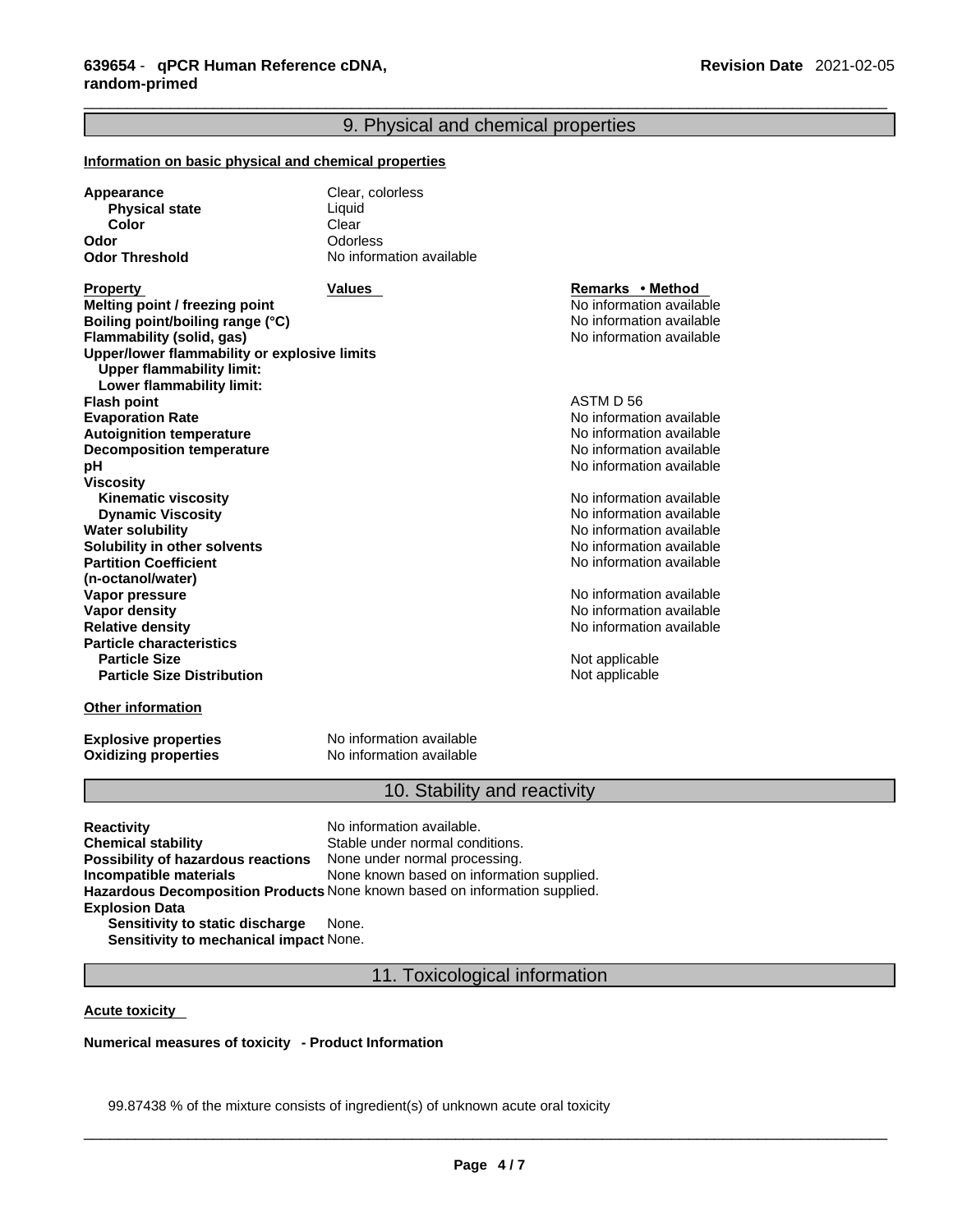99.87438 % of the mixture consists of ingredient(s) of unknown acute dermal toxicity 99.87438 % of the mixture consists of ingredient(s) of unknown acute inhalation toxicity (gas) 99.87438 % of the mixture consists of ingredient(s) of unknown acute inhalation toxicity (vapor) 99.87438 % of the mixture consists of ingredient(s) of unknown acute inhalation toxicity (dust/mist)

| <b>Symptoms</b>                   | No information available.                                                                      |
|-----------------------------------|------------------------------------------------------------------------------------------------|
| <b>Product Information</b>        |                                                                                                |
| Ingestion                         | Specific test data for the substance or mixture is not available.                              |
| <b>Inhalation</b>                 | Specific test data for the substance or mixture is not available.                              |
| <b>Skin contact</b>               | Specific test data for the substance or mixture is not available.                              |
| Eye contact                       | Specific test data for the substance or mixture is not available.                              |
| <b>Skin corrosion/irritation</b>  | Based on available data, the classification criteria are not met. Classification not possible. |
| Serious eye damage/eye irritation | Based on available data, the classification criteria are not met. Classification not possible. |
| Respiratory or skin sensitization | Classification not possible.                                                                   |
| <b>Germ cell mutagenicity</b>     | Based on available data, the classification criteria are not met. Classification not possible. |
| Carcinogenicity                   | Based on available data, the classification criteria are not met. Classification not possible. |
| <b>Reproductive toxicity</b>      | Based on available data, the classification criteria are not met. Classification not possible. |
| <b>STOT - single exposure</b>     | Based on available data, the classification criteria are not met. Classification not possible. |
| <b>STOT - repeated exposure</b>   | Based on available data, the classification criteria are not met. Classification not possible. |
|                                   |                                                                                                |

| 12. Ecological information           |                                                                                                      |
|--------------------------------------|------------------------------------------------------------------------------------------------------|
| <b>Ecotoxicity</b>                   | Classification not possible.                                                                         |
| Percentage for unknown<br>hazards    | 99.87438 % of the mixture consists of component(s) of unknown hazards to the aquatic<br>environment. |
| <b>Persistence and degradability</b> | No information available.                                                                            |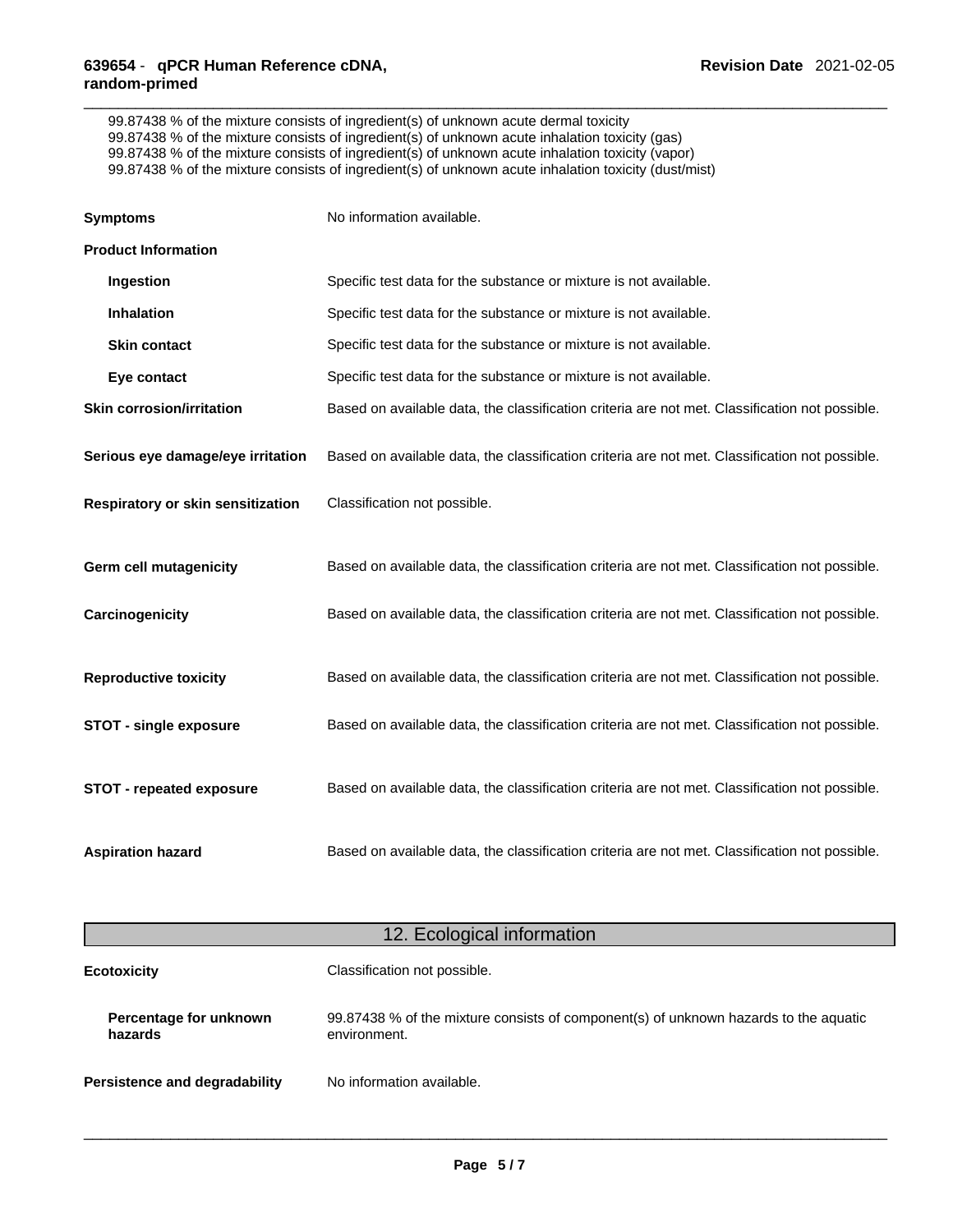| <b>Bioaccumulation</b><br>No information available.                                                                                                                                  |                                                                                                                    |  |
|--------------------------------------------------------------------------------------------------------------------------------------------------------------------------------------|--------------------------------------------------------------------------------------------------------------------|--|
| Classification not possible. Based on available data, the classification criteria are not met.<br>Hazardous to the ozone layer<br>Other adverse effects<br>No information available. |                                                                                                                    |  |
| 13. Disposal considerations                                                                                                                                                          |                                                                                                                    |  |
| Waste from residues/unused<br>products                                                                                                                                               | Dispose of in accordance with local regulations. Dispose of waste in accordance with<br>environmental legislation. |  |
| <b>Contaminated packaging</b>                                                                                                                                                        | Do not reuse empty containers.                                                                                     |  |

### 14. Transport information

| <b>IMDG</b> | Not regulated |
|-------------|---------------|
| <b>ADR</b>  | Not regulated |
| IATA        | Not regulated |
| Japan       | Not regulated |

### 15. Regulatory information

#### **National regulations**

**Pollutant Release and Transfer Registry (PRTR)** Not applicable

**Industrial Safety and Health Law** Not applicable **ISHL Notifiable Substances** Not applicable

**Poisonous and Deleterious Substances Control Law** Not applicable

**Fire Service Law:** Not applicable

**Act on the Evaluation of Chemical Substances and Regulation of Their Manufacture, etc. (CSCL)** Not applicable

**Act on Prevention of Marine Pollution and Maritime Disaster** Not applicable

**International Regulations**

**The Stockholm Convention on Persistent Organic Pollutants** Not applicable

**The Rotterdam Convention** Not applicable

#### **International Inventories IECSC** .

#### **Legend:**

**TSCA** - United States Toxic Substances Control Act Section 8(b) Inventory **DSL/NDSL** - Canadian Domestic Substances List/Non-Domestic Substances List  **EINECS/ELINCS** - European Inventory of Existing Chemical Substances/European List of Notified Chemical Substances **ENCS** - Japan Existing and New Chemical Substances